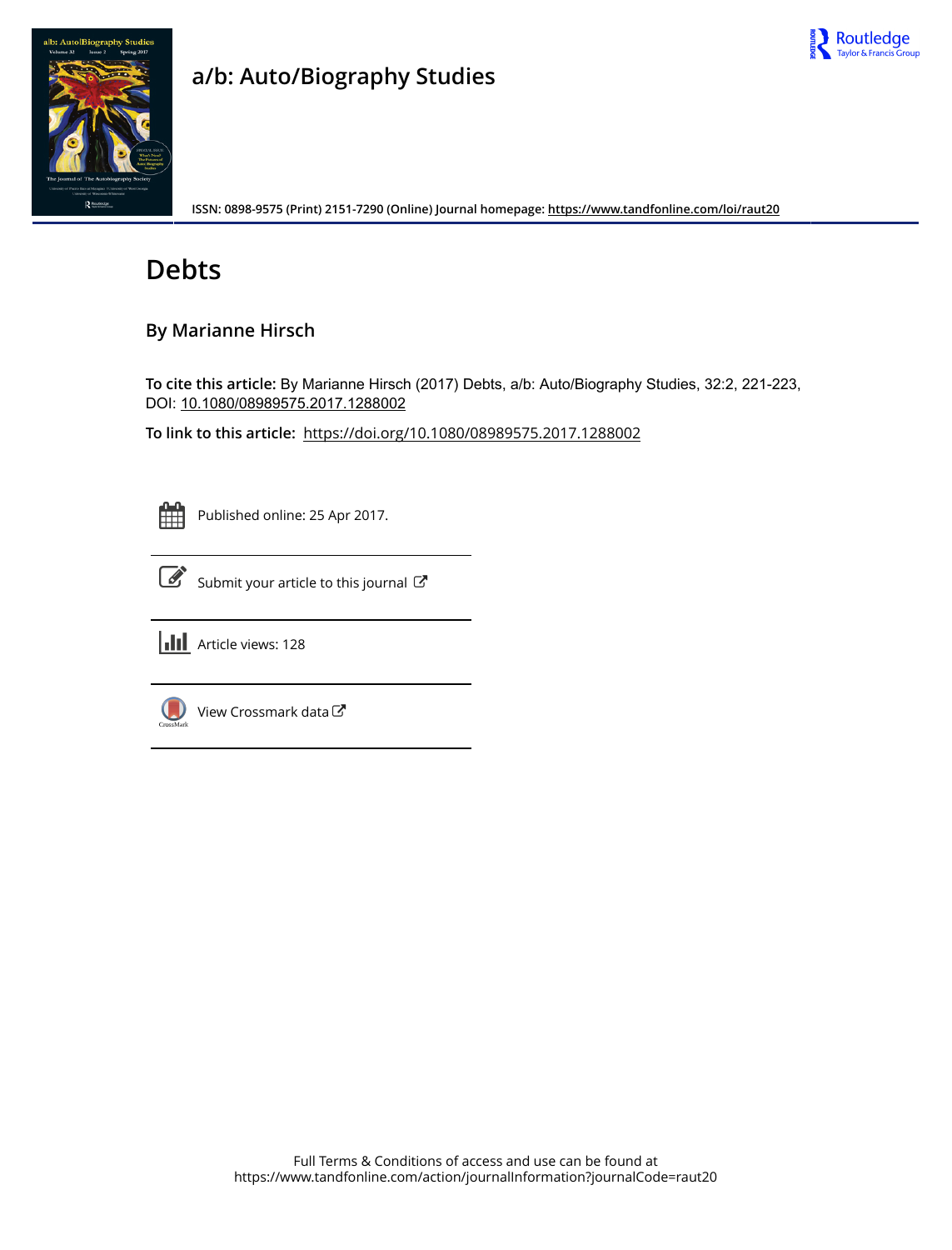

### **INTER-LIVES**

# **Debts**

### By Marianne Hirsch

It was possible that I did owe something to my own family and the families of my friends. That is, to tell their stories as simply as possible, in order, you might say, to save a few lives.

—Grace Paley, "Debts"

Every day my inbox bursts with messages from the Czernowitz listserv. Mostly, I send them off to the trash bin over my first coffee. I thought I was done with Czernowitz. I've spent nearly two decades researching, writing, speaking, and publishing about my strong personal connection to a place that can no longer be found in any contemporary atlas. I've written about the rich Habsburg and interwar Jewish life there and about the persecution, deportation, and survival of the city's Jews during the Second World War (Hirsch and Spitzer). I was able to visit my parents' childhood homes in what is now Chernivtsi in Ukraine and to retrace their ghetto experiences in their company. I even traveled to Transnistria, a region now in Ukraine and Moldova to which tens of thousands of Jews from Czernowitz and Greater Romania were deported and where they suffered starvation, disease, and mass murder at the hands of Nazi and Romanian perpetrators. I went there twice, even though my parents had been among the fortunate third of the city's Jews who were able to evade deportation. I had to see and touch not just what they suffered but also what they feared. These experiences have fueled my scholarship and lent personal and political urgency to my writing. And now, seventy years later, my parents, my aunts and uncles, along with nearly all their contemporaries, have died. I would have liked to think that I've paid my debts to this past by listening to them and by retelling their stories "as simply as possible." By trying to ensure that this particular Jewish history will not sink into oblivion, I had hoped, in Grace Paley's words, "to save a few lives."

The legacies of genocidal violence, however, are not so neatly put aside. They leave their traces and shadows for decades and generations to come. That's what hit me when, one morning this spring, I was about to delete yet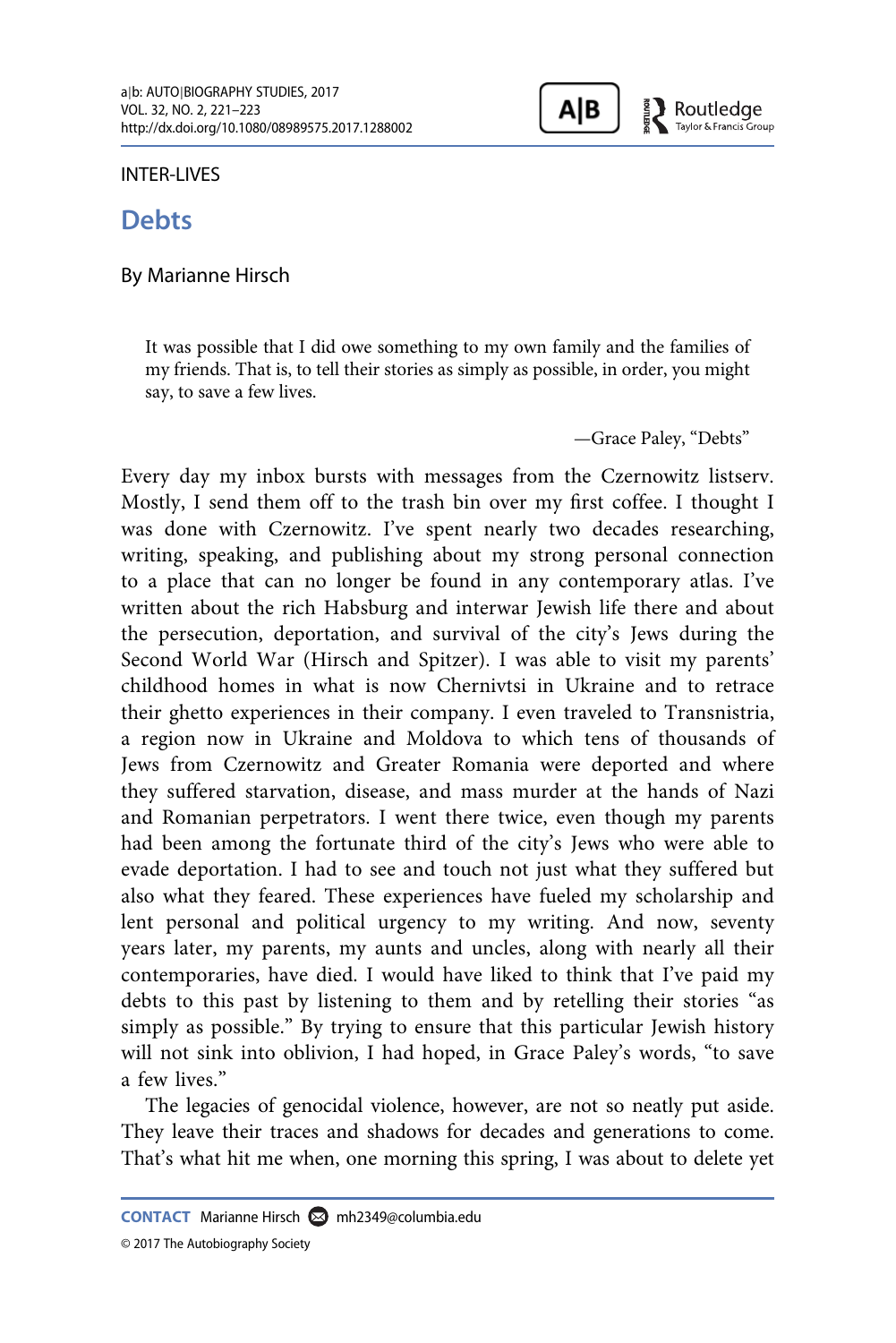another message from the Czernowitz listserv. This one was from Stephen Winter of New York:

My mother, Blanka, turned 93 today. Once in a while her memory gets confused

Her only wish to me today was to go back to Transnistria and die to be with her brother Leopold

This made me think … no one has ever apologized to her for their cruelty!

What a load Transnistria has been on my 62 years of life.

I think she deserves at least one apology!

This was quickly followed by a response from Miriam Süss from Melbourne:

Stephen, as I read your post and tears run down my cheeks, I hear the voice of my 97-year-old mother, who at least once a week cries over her losses and the terrible suffering in Bershad Transnistria.

A shadow over all our childhoods and indeed our adult lives.

And then a message by Sally Bendersky from Santiago:

I connect with you, Miriam… . My mother passed away several years ago, but the memory of her suffering and the impossibility of enjoying her life is still here.

Who is there who might apologize to 93-year-old Blanka Winter and to her son? Hers is a history that has never been properly acknowledged. In a context in which historical transmission is short-circuited by shifts in national borders, the realignment of political orientations, and the contestation, erasure, and forgetting of histories even as devastating as the Romanian Holocaust in Czernowitz and Transnistria, survivors transmit more than memories of wartime suffering to their descendants. Their anxieties and needs, their trauma and mourning, are compounded by the limited possibilities of recognition that exist after decades of denial and neglect. It's these incommensurate effects I hear in the brief outcries from around the globe, written in shorthand and, for most, in a foreign language, forging a digital community of what Eva Hoffman has termed the "postgenerations." That community shares the many dimensions of postmemory I've myself experienced and analyzed in the art and writing of those who came "after": mourning for a lost world, the impulse to repair the loss and to heal those who have suffered it, anger about the absence of public recognition, frustration in the face of our own ignorance and impotence. In short, the inheritance of a trauma that survives the survivors, overwhelming the present and hijacking the future.

As familial and affiliative descendants of survivors, we continue to feel the need to research and to tell their stories of injustice and persecution as well as